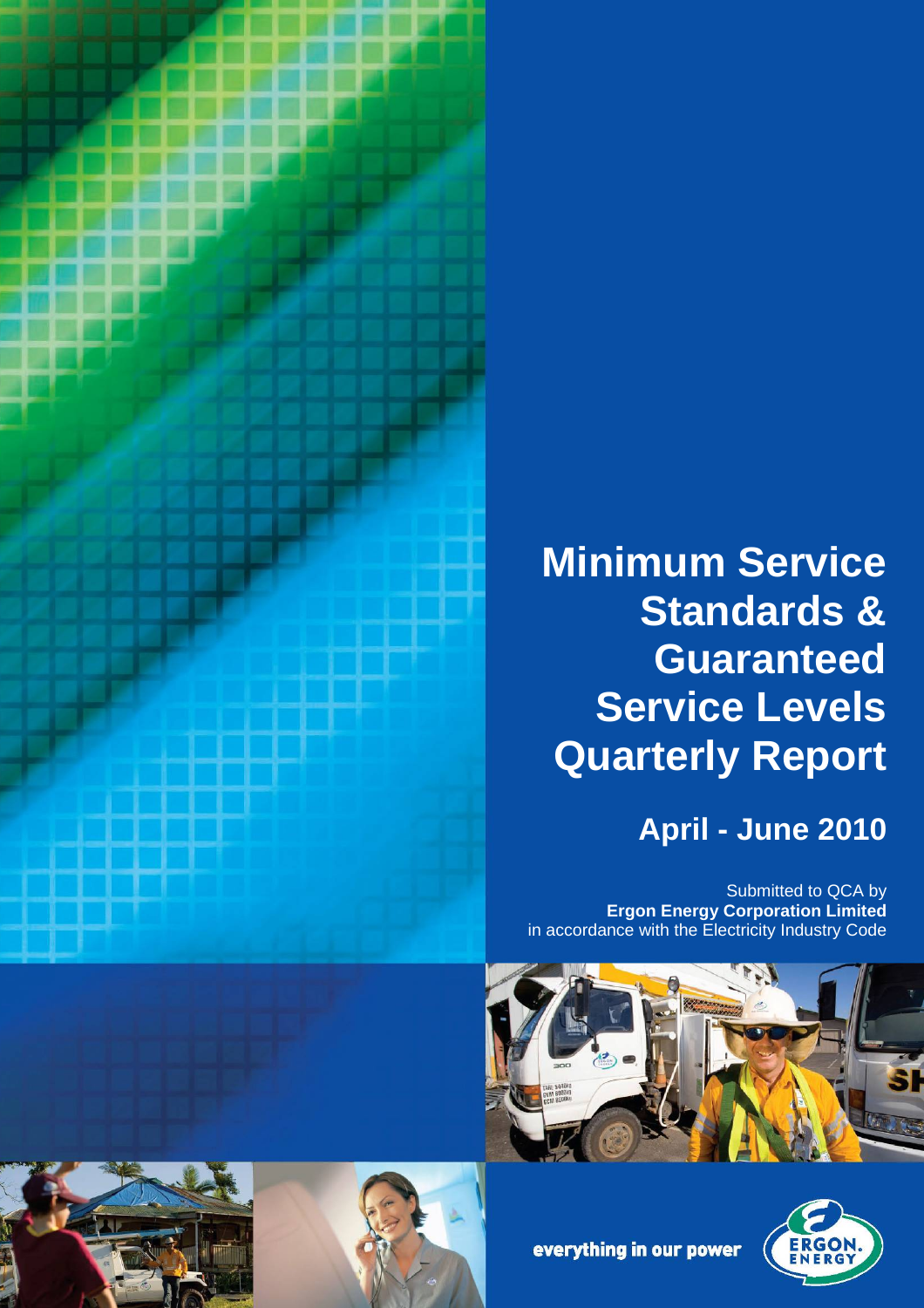## **Table of Contents**

| Explanation of reasons for exceeding minimum service standards and proposals to improve performance 7 |  |
|-------------------------------------------------------------------------------------------------------|--|
|                                                                                                       |  |
|                                                                                                       |  |
|                                                                                                       |  |
|                                                                                                       |  |

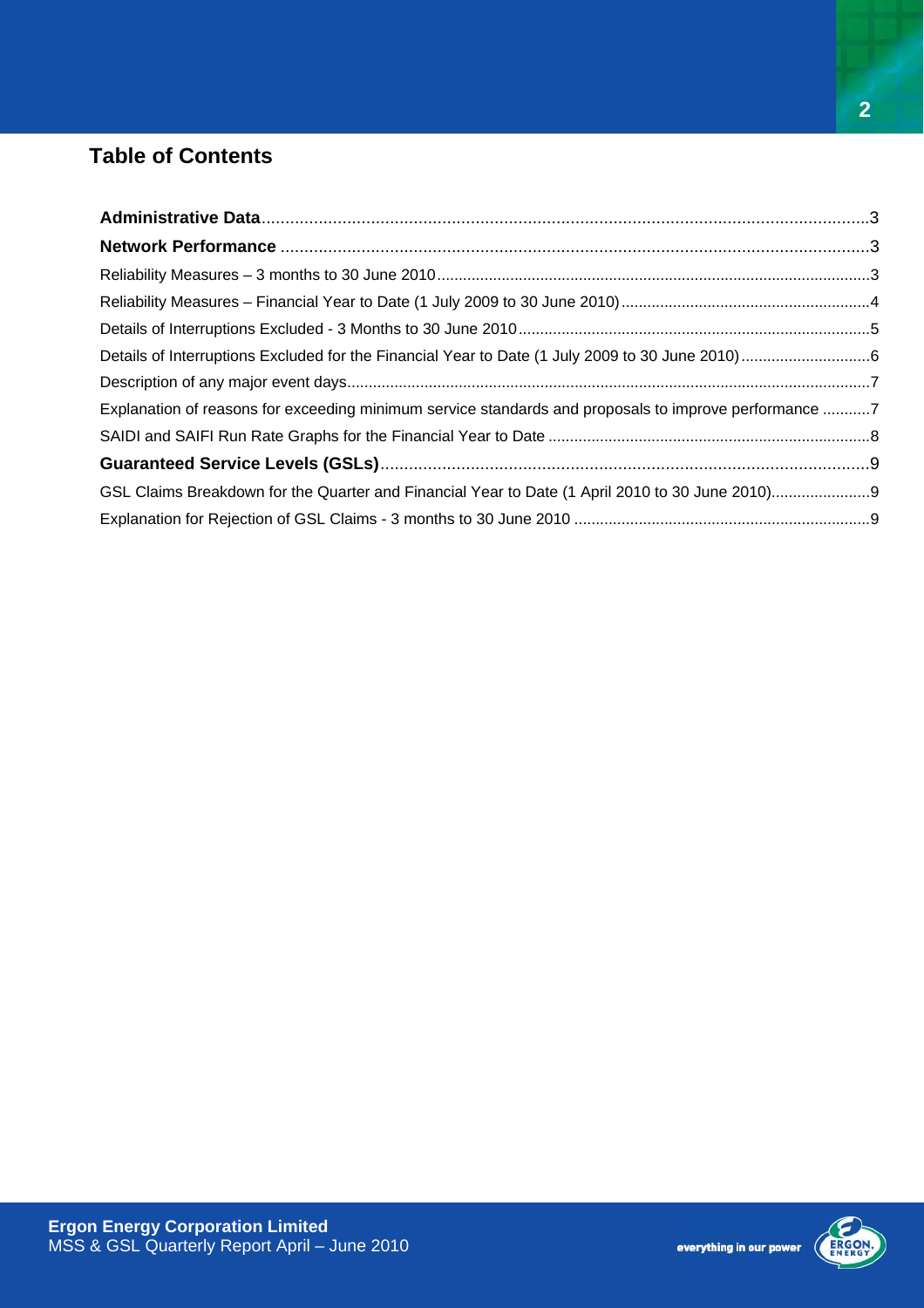### <span id="page-2-0"></span>**Administrative Data**

| <b>ITEM NO</b> | <b>MEASURE</b>                        | <b>UNIT</b> | <b>VALUE</b>                            |
|----------------|---------------------------------------|-------------|-----------------------------------------|
| 1.1            | Distribution Network Service Provider | Name        | <b>Ergon Energy Corporation Limited</b> |
| 1.2            | First day of reporting period         | Date        | $01 - 04 - 2010$                        |
| 1.3            | Last day of reporting period          | Date        | 30-06-2010                              |

#### **Network Performance**

(Reporting obligations under clause 2.6.2(a)(i) (A), (B), (C), (D) & (E) of the Queensland Electricity Industry Code, Fourth Edition effective 4 August 2008 ('The Code'))

#### **Reliability Measures – 3 months to 30 June 2010**

(Results effective as at 6 July 2010, for the period ending 30 June 2010)

| <b>ITEM NO.</b> | <b>MEASURE</b>                                             | <b>UNIT</b>    | <b>ACTUAL NETWORK<br/>PERFORMANCE</b> | <b>NETWORK</b><br><b>PERFORMANCE</b><br>LESS EXCLUSIONS |
|-----------------|------------------------------------------------------------|----------------|---------------------------------------|---------------------------------------------------------|
|                 | <b>System Average Interruption Duration Index (SAIDI)</b>  |                | (minutes)                             |                                                         |
|                 | Distribution system - total                                |                |                                       |                                                         |
|                 | Urban                                                      | <b>Minutes</b> | 27.18                                 | 26.79                                                   |
|                 | <b>Short Rural</b>                                         | <b>Minutes</b> | 95.79                                 | 95.12                                                   |
|                 | Long Rural                                                 | <b>Minutes</b> | 136.91                                | 135.83                                                  |
|                 | Distribution system - planned                              |                |                                       |                                                         |
|                 | Urban                                                      | <b>Minutes</b> | 7.87                                  | 7.87                                                    |
|                 | <b>Short Rural</b>                                         | <b>Minutes</b> | 36.75                                 | 36.75                                                   |
|                 | Long Rural                                                 | <b>Minutes</b> | 53.08                                 | 53.08                                                   |
|                 | Distribution system - unplanned                            |                |                                       |                                                         |
|                 | Urban                                                      | <b>Minutes</b> | 19.32                                 | 18.93                                                   |
|                 | <b>Short Rural</b>                                         | <b>Minutes</b> | 59.03                                 | 58.36                                                   |
|                 | Long Rural                                                 | <b>Minutes</b> | 83.82                                 | 82.75                                                   |
|                 | <b>System Average Interruption Frequency Index (SAIFI)</b> |                | (number)                              |                                                         |
|                 | Distribution system - total                                |                |                                       |                                                         |
|                 | Urban                                                      | <b>Number</b>  | 0.31                                  | 0.31                                                    |
|                 | <b>Short Rural</b>                                         | <b>Number</b>  | 0.93                                  | 0.93                                                    |
|                 | Long Rural                                                 | Number         | 1.06                                  | 1.05                                                    |
|                 | Distribution system - planned                              |                |                                       |                                                         |
|                 | Urban                                                      | <b>Number</b>  | 0.05                                  | 0.05                                                    |
|                 | <b>Short Rural</b>                                         | <b>Number</b>  | 0.26                                  | 0.26                                                    |
|                 | Long Rural                                                 | Number         | 0.31                                  | 0.31                                                    |
|                 | Distribution system - unplanned                            |                |                                       |                                                         |
|                 | Urban                                                      | <b>Number</b>  | 0.26                                  | 0.25                                                    |
|                 | <b>Short Rural</b>                                         | Number         | 0.67                                  | 0.67                                                    |
|                 | Long Rural                                                 | Number         | 0.75                                  | 0.75                                                    |



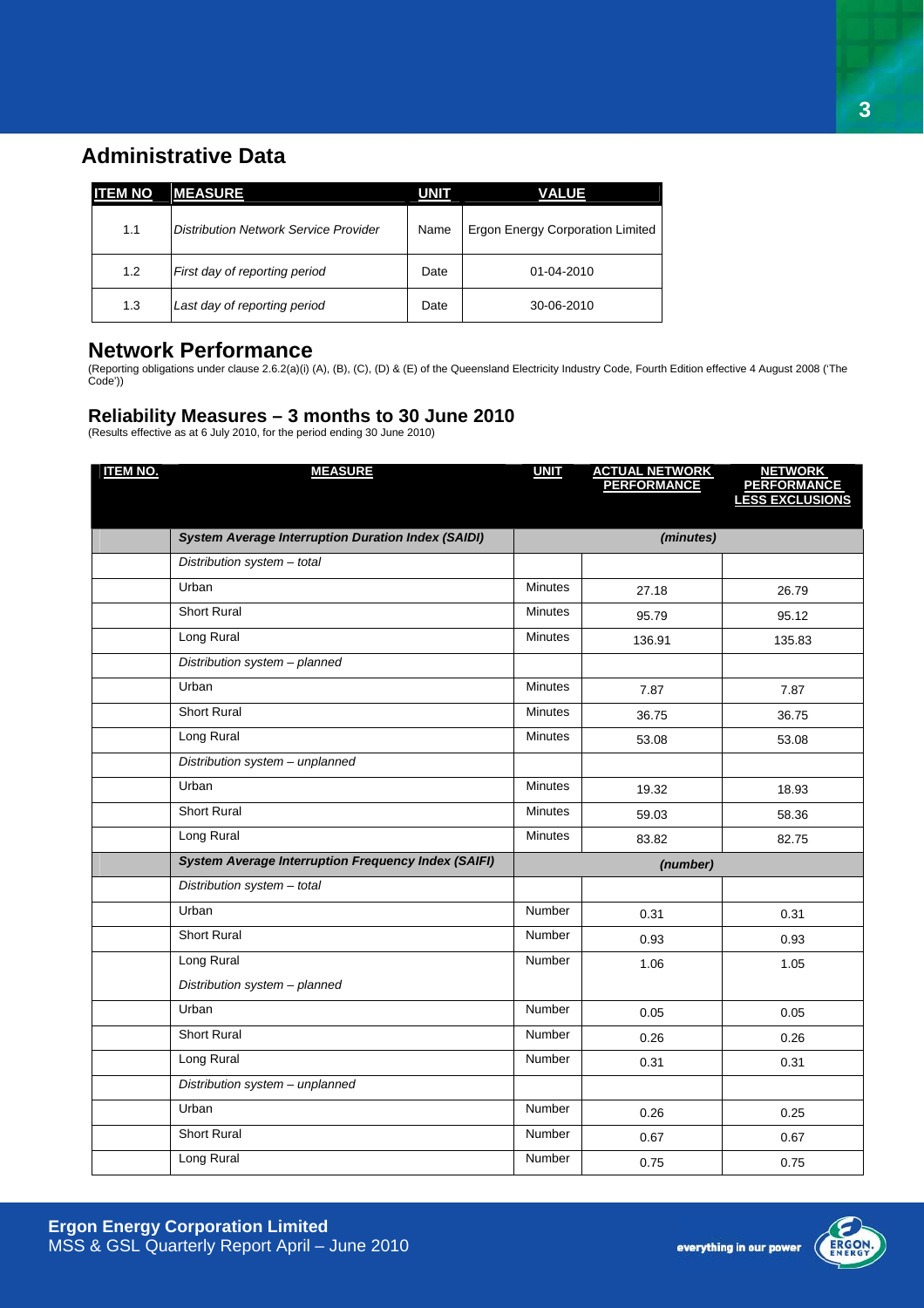#### <span id="page-3-0"></span>**Reliability Measures – Financial Year to Date (1 July 2009 to 30 June 2010)**

(Results effective as at 6 July 2010, for the period ending 30 June 2010)

| <b>ITEM NO.</b> | <b>MEASURE</b>                                             | <b>UNIT</b>    | <b>ACTUAL NETWORK<br/>PERFORMANCE</b> | <b>NETWORK</b><br><b>PERFORMANCE</b><br><b>LESS EXCLUSIONS</b> |
|-----------------|------------------------------------------------------------|----------------|---------------------------------------|----------------------------------------------------------------|
|                 | <b>System Average Interruption Duration Index (SAIDI)</b>  |                | (minutes)                             |                                                                |
|                 | Distribution system - total                                |                |                                       |                                                                |
|                 | Urban                                                      | <b>Minutes</b> | 517.68                                | 221.74                                                         |
|                 | <b>Short Rural</b>                                         | <b>Minutes</b> | 1031.26                               | 542.89                                                         |
|                 | Long Rural                                                 | <b>Minutes</b> | 1154.76                               | 995.19                                                         |
|                 | Distribution system - planned                              |                |                                       |                                                                |
|                 | Urban                                                      | <b>Minutes</b> | 76.96                                 | 75.81                                                          |
|                 | <b>Short Rural</b>                                         | <b>Minutes</b> | 198.53                                | 197.24                                                         |
|                 | Long Rural                                                 | <b>Minutes</b> | 320.95                                | 319.06                                                         |
|                 | Distribution system - unplanned                            |                |                                       |                                                                |
|                 | Urban                                                      | <b>Minutes</b> | 440.72                                | 145.93                                                         |
|                 | <b>Short Rural</b>                                         | <b>Minutes</b> | 832.72                                | 345.66                                                         |
|                 | Long Rural                                                 | <b>Minutes</b> | 833.81                                | 676.13                                                         |
|                 | <b>System Average Interruption Frequency Index (SAIFI)</b> |                | (number)                              |                                                                |
|                 | Distribution system - total                                |                |                                       |                                                                |
|                 | Urban                                                      | <b>Number</b>  | 2.62                                  | 2.25                                                           |
|                 | <b>Short Rural</b>                                         | Number         | 5.05                                  | 4.58                                                           |
|                 | Long Rural                                                 | Number         | 7.53                                  | 7.19                                                           |
|                 | Distribution system - planned                              |                |                                       |                                                                |
|                 | Urban                                                      | <b>Number</b>  | 0.43                                  | 0.43                                                           |
|                 | <b>Short Rural</b>                                         | Number         | 1.04                                  | 1.02                                                           |
|                 | Long Rural                                                 | <b>Number</b>  | 1.69                                  | 1.68                                                           |
|                 | Distribution system - unplanned                            |                |                                       |                                                                |
|                 | Urban                                                      | <b>Number</b>  | 2.19                                  | 1.83                                                           |
|                 | Short Rural                                                | <b>Number</b>  | 4.02                                  | 3.56                                                           |
|                 | Long Rural                                                 | Number         | 5.84                                  | 5.51                                                           |

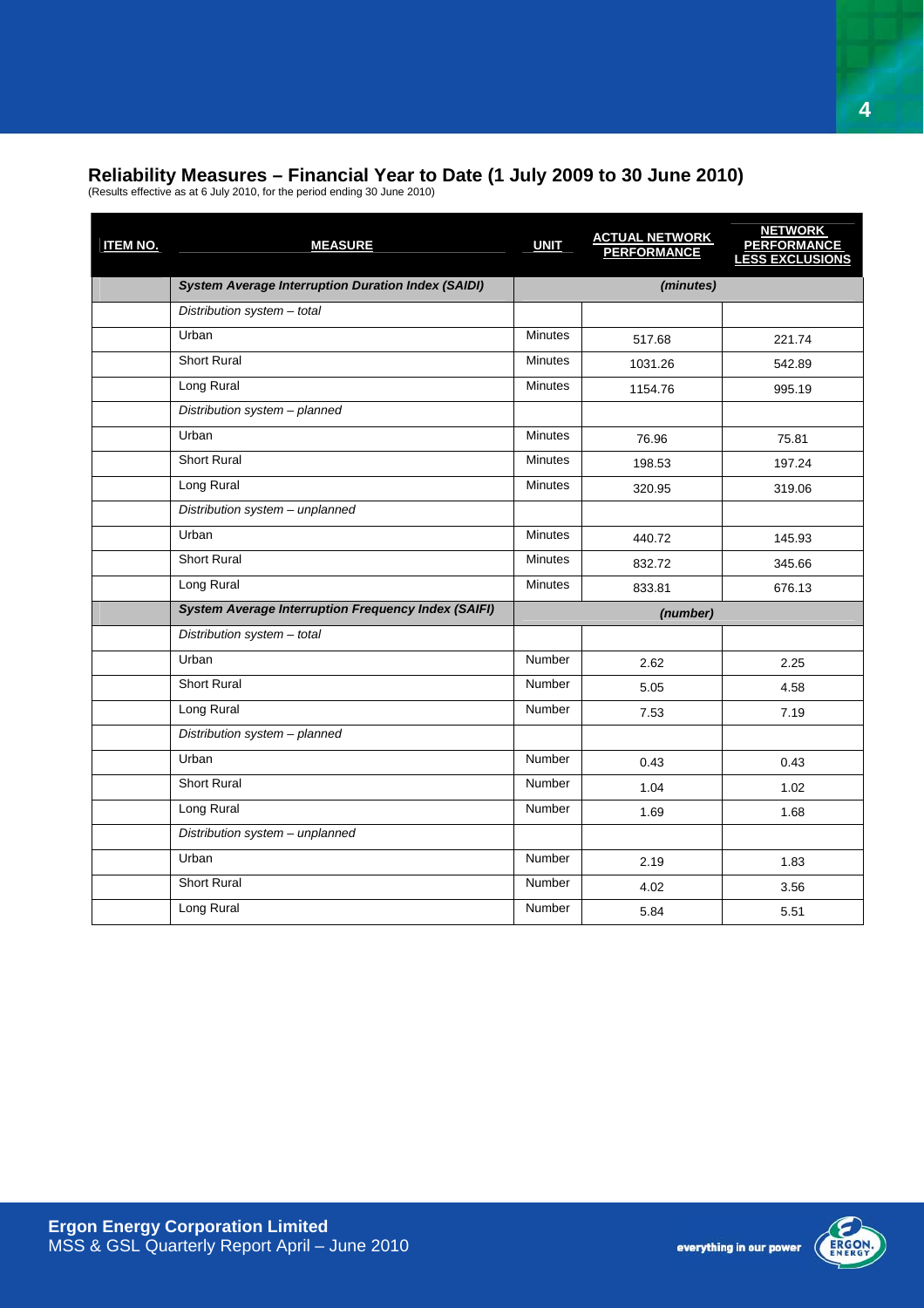#### <span id="page-4-0"></span>**Details of Interruptions Excluded - 3 Months to 30 June 2010**

(Results effective as at 6 July 2010, for the period ending 30 June 2010)

|                                                                                                                                                                                                                                 | Urban | <b>SR</b> | <b>LR</b> |
|---------------------------------------------------------------------------------------------------------------------------------------------------------------------------------------------------------------------------------|-------|-----------|-----------|
| <b>System Average Interruption Duration Index (SAIDI)</b>                                                                                                                                                                       |       | (minutes) |           |
| (a) an interruption of a duration of one minute or less;                                                                                                                                                                        | 0.00  | 0.00      | 0.00      |
| (b) an interruption resulting from:                                                                                                                                                                                             |       |           |           |
| (i) load shedding due to a shortfall in generation; $1$                                                                                                                                                                         | 0.00  | 0.00      | 0.00      |
| (ii) a direction by NEMMCO, a system operator or any other<br>body exercising a similar function under the Electricity Act,<br>National Electricity Code or National Electricity Law;                                           | 0.00  | 0.00      | 0.00      |
| (iii) automatic shedding of load under the control of under<br>frequency relays following the occurrence of a power system<br>under-frequency condition described in the power system<br>security and reliability standards; or | 0.00  | 0.00      | 0.00      |
| (iv) a failure of the shared transmission grid; or                                                                                                                                                                              | 0.00  | 0.00      | 0.00      |
| (v) a direction by a police officer or another authorised person<br>exercising powers in relation to public safety;                                                                                                             | 0.00  | 0.00      | 0.00      |
| (c) any interruption to the supply of electricity on a distribution<br>entity's supply network which commences on a major event day;<br>and                                                                                     | 0.00  | 0.00      | 0.00      |
| (d) an interruption caused by a customer's electrical installation or<br>failure of that electrical installation.                                                                                                               | 0.39  | 0.67      | 1.08      |
| <b>Total SAIDI for all Exclusion Events</b>                                                                                                                                                                                     | 0.39  | 0.67      | 1.08      |
|                                                                                                                                                                                                                                 |       |           |           |
| <b>System Average Interruption Frequency Index (SAIFI)</b>                                                                                                                                                                      |       | (number)  |           |
| (a) an interruption of a duration of one minute or less;                                                                                                                                                                        | 0.00  | 0.00      | 0.00      |
| (b) an interruption resulting from:                                                                                                                                                                                             |       |           |           |
| (i) load shedding due to a shortfall in generation;                                                                                                                                                                             | 0.00  | 0.00      | 0.00      |
| (ii) a direction by NEMMCO, a system operator or any other<br>body exercising a similar function under the Electricity Act.<br>National Electricity Code or National Electricity Law;                                           | 0.00  | 0.00      | 0.00      |
| (iii) automatic shedding of load under the control of under<br>frequency relays following the occurrence of a power system<br>under-frequency condition described in the power system<br>security and reliability standards; or | 0.00  | 0.00      | 0.00      |
| (iv) a failure of the shared transmission grid; or                                                                                                                                                                              | 0.00  | 0.00      | 0.00      |
| (v) a direction by a police officer or another authorised person<br>exercising powers in relation to public safety;                                                                                                             | 0.00  | 0.00      | 0.00      |
| (c) any interruption to the supply of electricity on a distribution<br>entity's supply network which commences on a major event day;<br>and                                                                                     | 0.00  | 0.00      | 0.00      |
|                                                                                                                                                                                                                                 |       |           |           |
| (d) an interruption caused by a customer's electrical installation or<br>failure of that electrical installation.                                                                                                               | 0.00  | 0.00      | 0.01      |

Note: Ergon Energy does not currently record momentary (<1 minute) outages.



<span id="page-4-1"></span> $\overline{a}$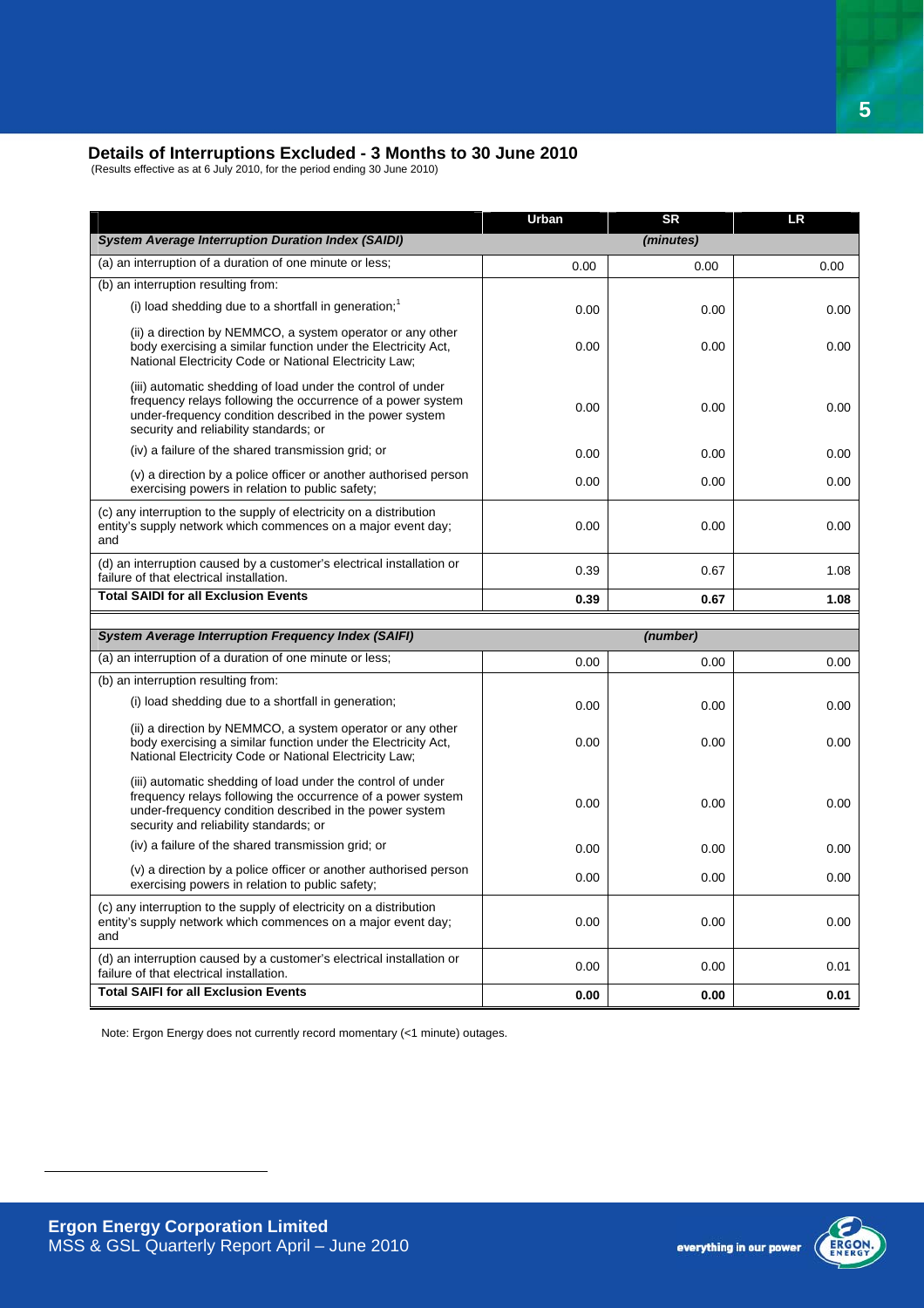#### <span id="page-5-0"></span>**Details of Interruptions Excluded for the Financial Year to Date (1 July 2009 to 30 June 2010)**

(Results effective as at 6 July 2010, for the period ending 30 June 2010)

|                                                                                                                                                                                                                                 | Urban  | <b>SR</b> | <b>LR</b> |
|---------------------------------------------------------------------------------------------------------------------------------------------------------------------------------------------------------------------------------|--------|-----------|-----------|
| <b>System Average Interruption Duration Index (SAIDI)</b>                                                                                                                                                                       |        | (minutes) |           |
| (a) an interruption of a duration of one minute or less;                                                                                                                                                                        | 0.00   | 0.00      | 0.00      |
| (b) an interruption resulting from:                                                                                                                                                                                             |        |           |           |
| (i) load shedding due to a shortfall in generation;                                                                                                                                                                             | 6.95   | 2.58      | 9.52      |
| (ii) a direction by NEMMCO, a system operator or any other<br>body exercising a similar function under the Electricity Act.<br>National Electricity Code or National Electricity Law;                                           | 0.00   | 0.00      | 0.00      |
| (iii) automatic shedding of load under the control of under<br>frequency relays following the occurrence of a power system<br>under-frequency condition described in the power system<br>security and reliability standards; or | 0.00   | 0.00      | 0.00      |
| (iv) a failure of the shared transmission grid; or                                                                                                                                                                              | 2.47   | 2.60      | 4.13      |
| (v) a direction by a police officer or another authorised person<br>exercising powers in relation to public safety;                                                                                                             | 0.00   | 0.61      | 3.39      |
| (c) any interruption to the supply of electricity on a distribution<br>entity's supply network which commences on a major event day;<br>and                                                                                     | 283.85 | 475.77    | 135.38    |
| (d) an interruption caused by a customer's electrical installation or<br>failure of that electrical installation.                                                                                                               | 2.67   | 6.81      | 7.16      |
| <b>Total SAIDI for all Exclusion Events</b>                                                                                                                                                                                     | 295.94 | 488.36    | 159.57    |
| <b>System Average Interruption Frequency Index (SAIFI)</b>                                                                                                                                                                      |        | (number)  |           |
| (a) an interruption of a duration of one minute or less;                                                                                                                                                                        | 0.00   | 0.00      | 0.00      |
| (b) an interruption resulting from:                                                                                                                                                                                             |        |           |           |
| (i) load shedding due to a shortfall in generation;                                                                                                                                                                             | 0.03   | 0.02      | 0.04      |
| (ii) a direction by NEMMCO, a system operator or any other<br>body exercising a similar function under the Electricity Act,<br>National Electricity Code or National Electricity Law;                                           | 0.00   | 0.00      | 0.00      |
| (iii) automatic shedding of load under the control of under<br>frequency relays following the occurrence of a power system<br>under-frequency condition described in the power system<br>security and reliability standards; or | 0.00   | 0.00      | 0.00      |
| (iv) a failure of the shared transmission grid; or                                                                                                                                                                              | 0.06   | 0.10      | 0.12      |
| (v) a direction by a police officer or another authorised person<br>exercising powers in relation to public safety;                                                                                                             | 0.00   | 0.00      | 0.00      |
| (c) any interruption to the supply of electricity on a distribution<br>entity's supply network which commences on a major event day;<br>and                                                                                     | 0.25   | 0.34      | 0.16      |
| (d) an interruption caused by a customer's electrical installation or<br>failure of that electrical installation.                                                                                                               | 0.02   | 0.03      | 0.03      |
| <b>Total SAIFI for all Exclusion Events</b>                                                                                                                                                                                     | 0.37   | 0.47      | 0.34      |

Note: Ergon Energy does not currently record momentary (<1 minute) outages.

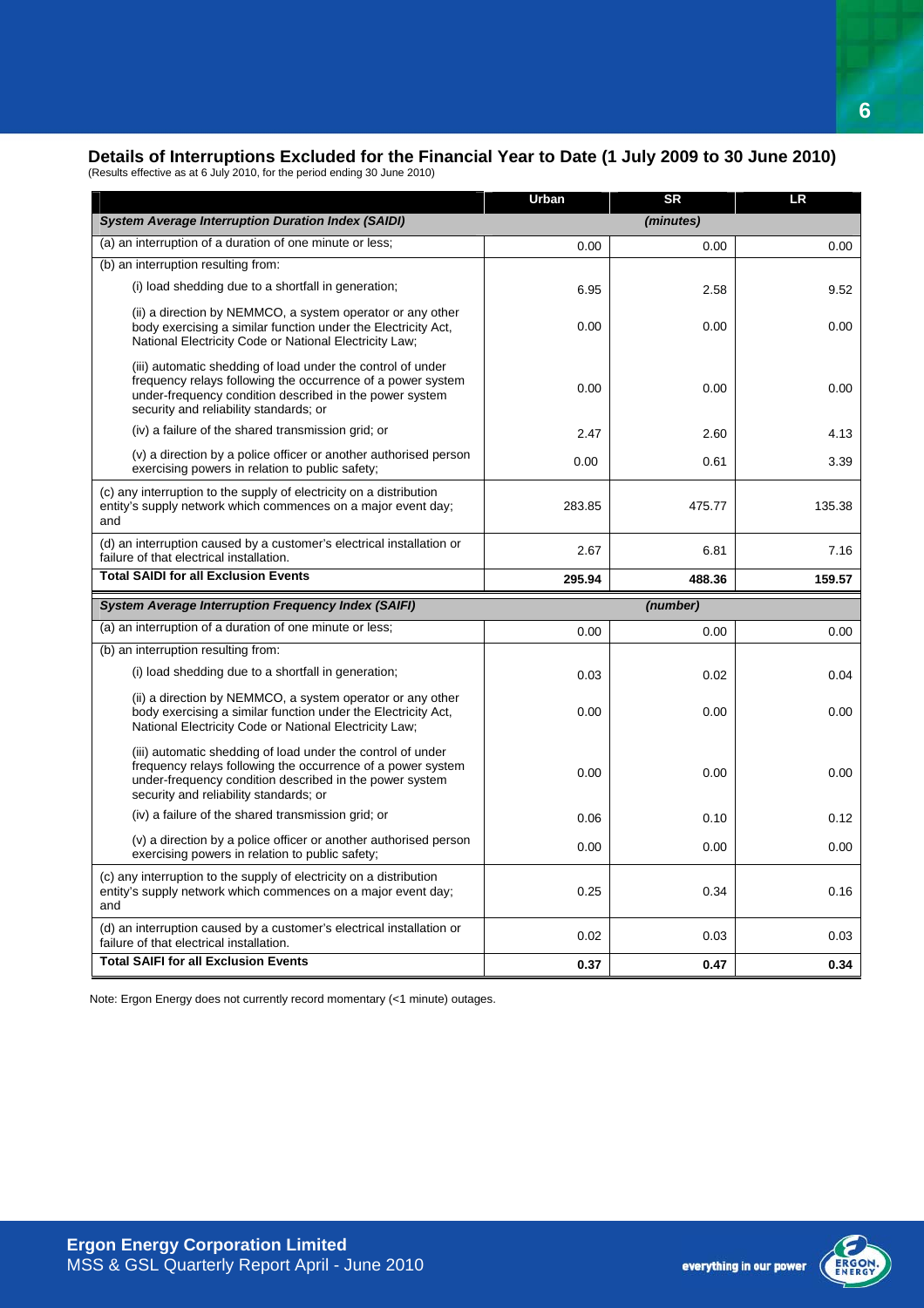#### <span id="page-6-0"></span>**Description of any major event days**

During the June quarter, Ergon Energy registered no Major Event Days (MED) for the period using the 2.5 beta exclusion event method, which classifies a MED to be any day with a daily SAIDI value greater than the 2009-10 MED Threshold (TMED) of 7.49 system minutes.

Ergon Energy notes that there was a significant increase in reported exclusions between the January – March Quarter 2010 and the April-June Qtr 2010. This increase can be attributed to the large number of events relating to Tropical Cyclone Ului that hit Mackay / Proserpine area late in the January - March. Quarter. As a result, a large amount of priority repair work was carried out between March – May which is reflected across both quarterly results.

#### **Explanation of reasons for exceeding minimum service standards and proposals to improve performance**

The April-June 2010 quarter has seen an overall improvement in network reliability performance (both SAIDI and SAIFI) in comparison to the previous January-March 2010 quarter. Ergon Energy's unplanned outage performance for all three feeder categories has improved, in contrast to both the previous January-March quarter and the 2008-09 End Of Year performance results.

Despite this overall performance improvement in comparison to the 2008-09 year when the Minimum Service Standards were not as onerous, the year-to-date reliability performance remained significantly impacted by the increase in planned outages across the state in the first half of the 2009-10 year as a result of the suspension of live line work practices (February 2009 – December 2009), and both planned and unplanned outages being affected by operating restrictions placed on Air Brake Switches (ABSs).

The consistent impact of adverse weather across the Ergon Energy network throughout the monsoonal period coupled with the operational factors noted above were the key contributors to the unfavourable performance results in the 2009-10 year.

#### **Future Reporting**

Commencing in the July to September 2010 quarterly report, Ergon Energy will provide additional analysis that will set out its expected end of year reliability performance, projected forward and adjusted to take account of historical seasonal factors (such as the summer storm and cyclone season). This analysis will be updated each quarter to reflect the most recent year to date reliability performance data.

Where Ergon Energy becomes aware that it may not meet its annual minimum service standard requirements, an explanation will be provided of the strategies and actions that Ergon Energy will take in order to meet the annual minimum service standards.

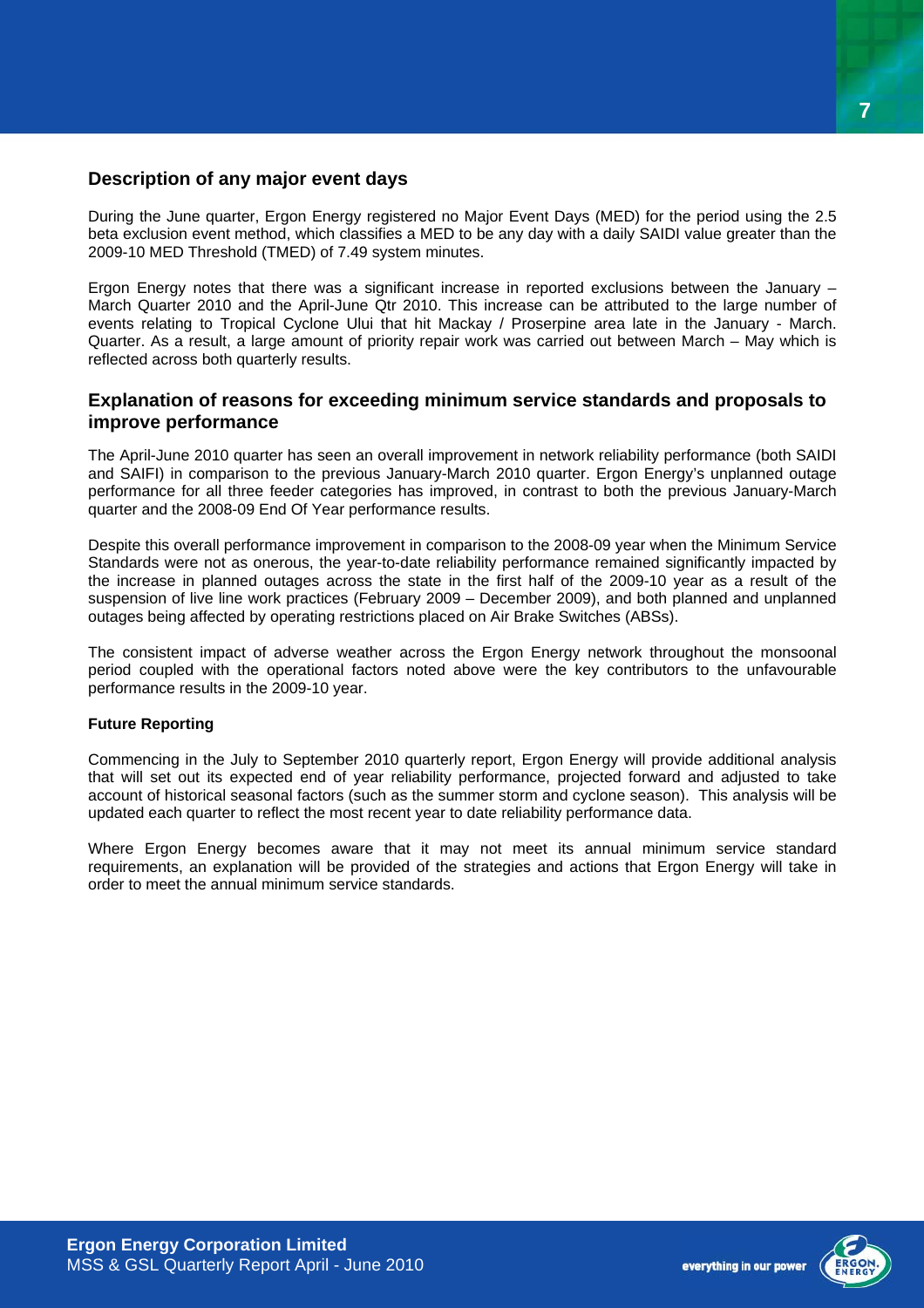#### <span id="page-7-0"></span>**SAIDI and SAIFI Run Rate Graphs for the Financial Year to Date**

(Results effective as at 6 July 2010, for the period ending 30 June 2010)



| <b>Feeder Type</b> | <b>SAIDI</b><br><b>Network</b><br>Performance<br>less MSS<br>exclusions<br>(Actual) | <b>SAIDI MSS</b><br><b>Run Rate</b><br>Limits |
|--------------------|-------------------------------------------------------------------------------------|-----------------------------------------------|
| Urban (UR)         | 222                                                                                 | 150                                           |
| Short Rural (SR)   | 544                                                                                 | 430                                           |
| Long Rural (LR)    | ggg                                                                                 | 980                                           |



| <b>Feeder Type</b> | <b>SAIFI</b><br><b>Network</b><br><b>Performance</b><br>less MSS<br>exclusions<br>(Actual) | <b>SAIFI MSS</b><br><b>Run Rate</b><br>Limits |  |
|--------------------|--------------------------------------------------------------------------------------------|-----------------------------------------------|--|
| Urban (UR)         | 2.25                                                                                       | 2.00                                          |  |
| Short Rural (SR)   | 4.58                                                                                       | 4.00                                          |  |
| Long Rural (LR)    | 7.19                                                                                       | 7.50                                          |  |

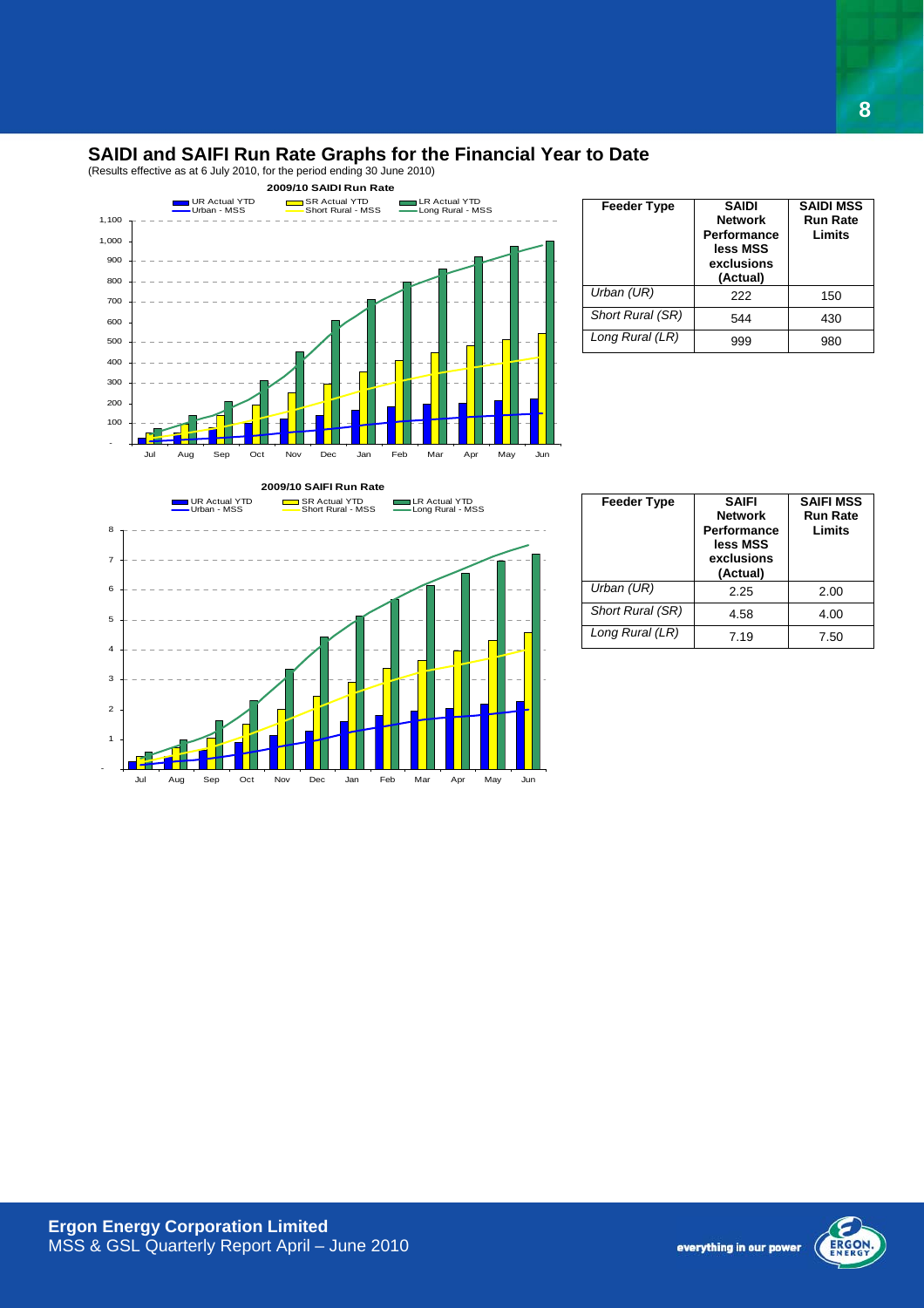#### <span id="page-8-0"></span>**Guaranteed Service Levels (GSLs)**

(Reporting obligations under clause 2.6.2(a)(ii) (A), (B) & (C) of The Code)

#### **GSL Claims Breakdown for the Quarter and Financial Year to Date (1 April 2010 to 30 June 2010)[2](#page-8-1)**

|                               | April 2010 to June 2010                  |                                                        |                                                         | <b>Financial Year to Date</b> |                                          |                                                        |                                                         |                       |
|-------------------------------|------------------------------------------|--------------------------------------------------------|---------------------------------------------------------|-------------------------------|------------------------------------------|--------------------------------------------------------|---------------------------------------------------------|-----------------------|
| <b>Type of GSL</b>            | No. of<br><b>Claims</b><br><b>Raised</b> | No. of<br><b>Claims</b><br><b>Accepted</b><br>and Paid | No. of<br><b>Claims</b><br>Investigated<br>and Not Paid | <b>Amount</b><br>Paid         | No. of<br><b>Claims</b><br><b>Raised</b> | No. of<br><b>Claims</b><br><b>Accepted</b><br>and Paid | No. of<br><b>Claims</b><br>Investigated<br>and Not Paid | <b>Amount</b><br>Paid |
| Planned Interruption (Bus)    | 7                                        | 3                                                      | 4                                                       | \$150.00                      | 40                                       | 22                                                     | 18                                                      | \$1,100.00            |
| Planned Interruption (Res)    | 119                                      | 105                                                    | 14                                                      | \$2,100.00                    | 434                                      | 342                                                    | 92                                                      | \$6,840.00            |
| Connection                    | 44                                       | 30                                                     | 14                                                      | \$3,860.00                    | 122                                      | 85                                                     | 37                                                      | \$9,270.00            |
| Wrongful Disconnection        | 65                                       | 53                                                     | 12                                                      | \$5,300.00                    | 303                                      | 231                                                    | 72                                                      | \$23,100.00           |
| Reconnection                  | 20                                       | 16                                                     | 4                                                       | \$680.00                      | 53                                       | 36                                                     | 17                                                      | \$1,600.00            |
| <b>Hot Water Supply</b>       | 1                                        |                                                        | 0                                                       | \$40.00                       | 8                                        | 2                                                      | 6                                                       | \$360.00              |
| Appointments                  | 15                                       | 12                                                     | 3                                                       | \$480.00                      | 51                                       | 40                                                     | 11                                                      | \$1,600.00            |
| Reliability - Frequency       | 10                                       | 9                                                      |                                                         | \$720.00                      | 36                                       | 10 <sup>1</sup>                                        | 26                                                      | \$800.00              |
| <b>Reliability - Duration</b> | 15                                       |                                                        | 14                                                      | \$80.00                       | 116                                      | 32                                                     | 84                                                      | \$2,560.00            |
| <b>Total</b>                  | 296                                      | 230                                                    | 66                                                      | \$13,410                      | 1,163                                    | 800                                                    | 363                                                     | \$47,230              |

The April-June 2010 quarter saw a significant increase in the number of valid GSL claims paid in comparison to the January-March 2010 quarter. A large component of this increase is the number of Residential Planned Outage GSL payments, which contributed to 46% (105) of the total number of valid GSL claims made in the April-June 2010 quarter.

The number of Residential Planned Outages GSLs was influenced by the increase in customer calls to the National Contact Centre in response to the elevated level of planned outages in the April-June 2010 quarter. Many of these calls resulted in automated valid GSL claims being raised (Ergon Energy has continued to implement its corporation initiated automatic GSL payment system in the April-June 2010 quarter, in advance of the new Electricity Industry Code requirements that took effect on 1 July 2010).

Ergon Energy anticipates that the number of Residential Planned Outages GSLs in the July-September 2010 quarter will reduce following the completion of the necessary works to address the impact of the severe weather events in the January-March 2010 quarter.

#### **Explanation for Rejection of GSL Claims - 3 months to 30 June 2010**

Ergon Energy rejected 66 GSL claims during the June 2010 quarter. Of these, 40 related to GSL claims made by customers. The remaining 26 GSL claims rejected related to GSL claims automatically identified and raised for investigation by Ergon Energy which were subsequently assessed and rejected.

#### <span id="page-8-1"></span>**Definitions / Notes:**

 $\overline{a}$ 



<sup>&</sup>lt;sup>2</sup> Figures reported include both GSL claims made / raised by customers and GSL claims automatically identified and raised for investigation and payment by Ergon Energy (as per clause 2.5.11(a) of the *Electricity Industry Code*).

The Number of Claims Investigated and Not Paid reflect claims raised for investigation, which are subsequently found not to be valid GSL claims as per requirements under the *Electricity Industry Code* (rejected GSLs). Rejected GSLs can arise from both customer initiated GSL claims and corporate initiated GSL claims. Refer to the "Explanation for Rejection of GSL Claims" for further details on rejected GSL claims.